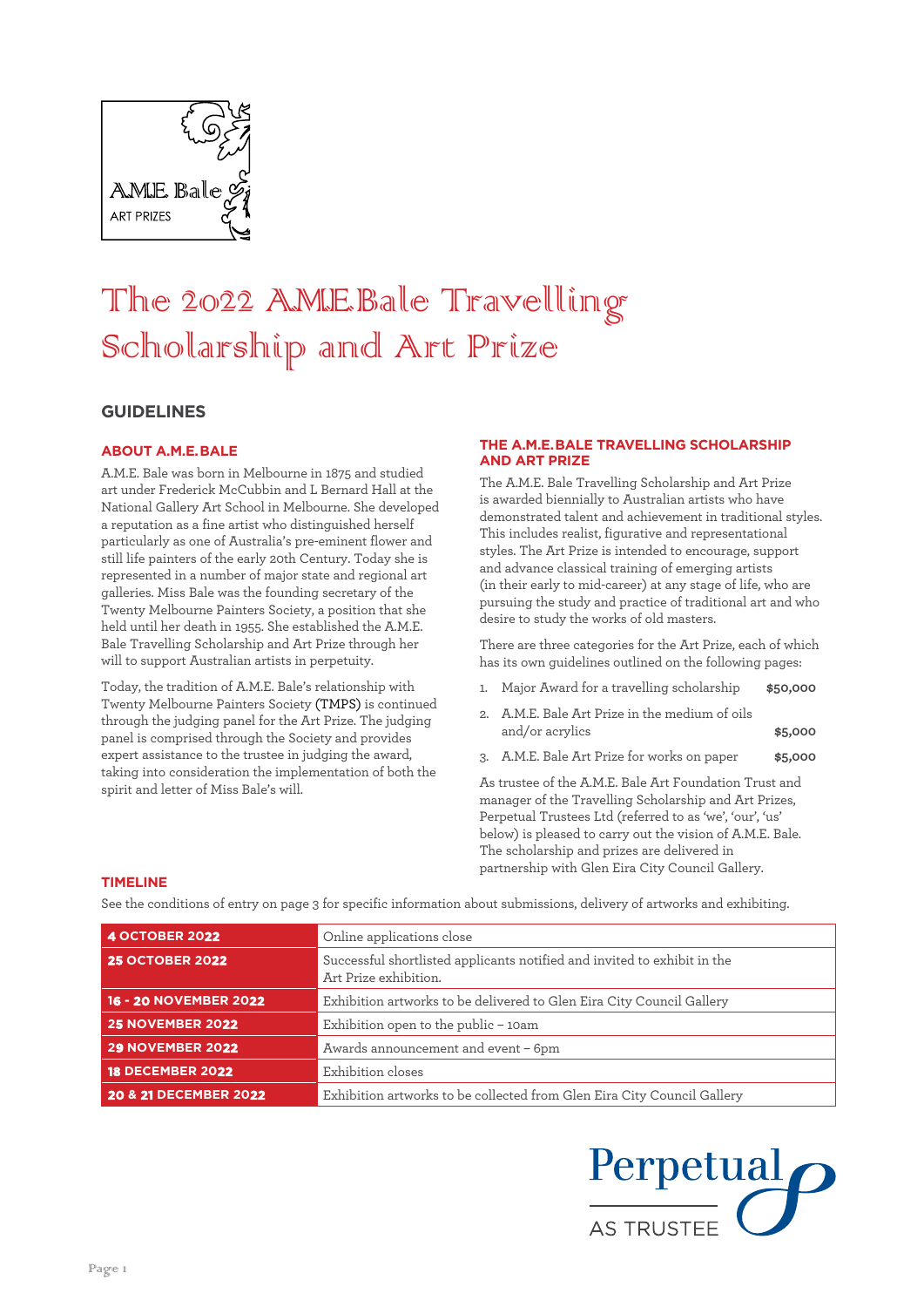### **1. MAJOR AWARD FOR A TRAVELLING SCHOLARSHIP**

#### **\$50,000 PRIZE**

This is awarded to an artist who has demonstrated talent and achievement in traditional styles, to travel overseas to study the works of old masters, or where applicable, study within Australia.

#### **SUBMISSIONS**

Applicants for the Major Award should submit a completed on-line application form and upload the following word documents and jpeg images::

- A proposal of no more than 1000 words for a one year program that includes:
	- Details of a proposed overseas tour of art galleries that contain works of old masters. This should include an itinerary of galleries, the purpose and intended benefits of the tour and proposed expenditure (high level summary only). Photos, drawings or images should not be included in the proposal.
	- In lieu of an overseas tour, and based on the needs or advantages of a particular artist, we may instead subsidise a period of time to pursue study of works of old masters and the practical aspects of painting in traditional styles in Australia. These applicants should provide details of the structure of their proposed study program and include details of proposed expenditure for appropriate courses, training, education, artists' materials, travel, accommodation or mounting an exhibition of work.
- A 100 word summary of the above proposal must be included.
- A brief one page current resume illustrating talent and achievement in traditional styles and evidence of current study and practice of traditional art.
- One of each of the following original works (4 works in total) for judging by the selection committee:
	- a painting of a still life
	- a painting of the human figure or a portrait, both to include hands
	- a painting of a landscape
	- a drawing from life of the nude human figure (charcoal, conte, pencil).

Works submitted should display good draughtsmanship, an ability to handle paint, and show potential to expand the range and skill of the artist's work to further pursue a career in painting.

### **2. A.M.E. BALE ART PRIZE IN THE MEDIUM OF OILS AND/OR ACRYLICS**

#### **3. A.M.E. BALE ART PRIZE FOR WORKS ON PAPER**

# **\$5,000 EACH**

An individual award of \$5,000 will be granted to the work considered to be the most outstanding example of traditional painting entered in each of the categories.

#### **SUBMISSIONS**

Applicants are required to submit a completed on-line application form and upload a high res jpeg image of one original work for each category for judging by the selection committee.

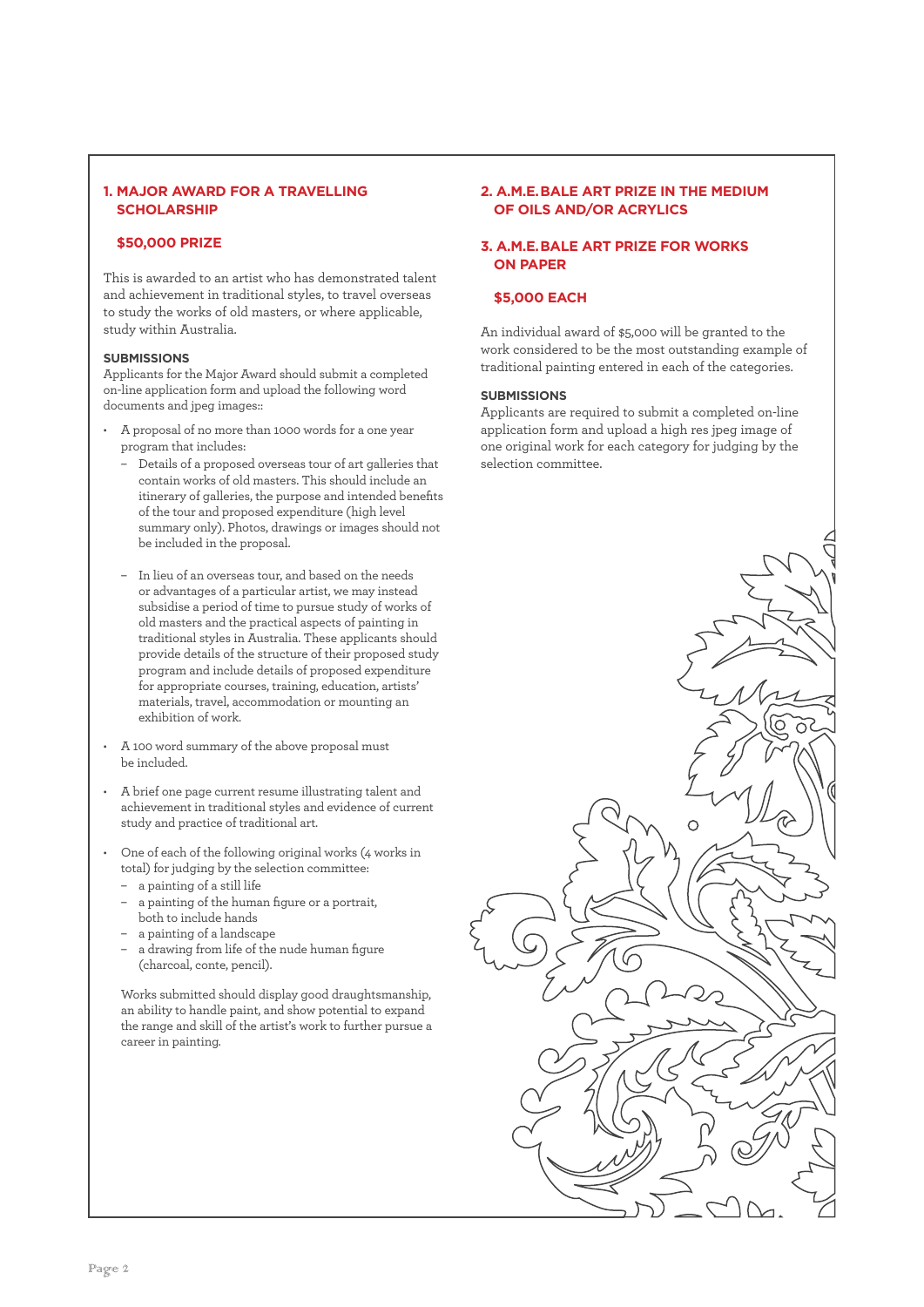

#### **CONDITIONS OF ENTRY FOR THE 2022 A.M.E. BALE TRAVELLING SCHOLARSHIP AND ART PRIZE**

- Entries must be received on-line no later than **5PM, AEST, TUESDAY, 4 OCTOBER 2022**
- 2. Applicants may submit entries for both the Major and A.M.E. Bale Art Prize categories, however separate entries and application forms must be submitted for each category.
- 3. Applicants for the A.M.E. Bale Art Prizes may submit only one entry for each of the oil/acrylic and works on paper categories.
- 4. All entries must be the original work(s) of the artist and the image must be a maximum of 1.5m x 1.5m (before framing).
- 5. Applicants must be Australian citizens aged 18 years and over.
- 6. Only artworks created after the closing date of the previous Prizes (2nd October 2020) will be accepted.
- 7. Previous recipients of the A.M.E. Travelling Scholarship are ineligible to re-enter for the Major Award.
- 8. All entrants should submit their applications using the online entry form on the Glen Eira City Council Gallery website (www.gleneira.vic.gov.au/bale). Entrants must submit a completed application form, upload their written submissions for the Major Award and upload digital image/s of their entry along with any additional requirements as stipulated under Submissions on page 2.
- 9. Applicants must submit and upload images of their artworks. Digital images should be supplied as single, high resolution JPEG files, (300 dpi) of each work entered and less than 2MB where possible. Please save the image with the following details as the file name: Artist's surname\_artist's firstname\_title.jpeg (example smith\_john\_still\_life.jpeg)
- 10. Selection of shortlisted applications will be based on the digital images submitted.
- 11. There are no other methods of entry. Entries not received via the above on-line application procedure will not be accepted. Emailed images, discs, photographs or any alternative methods of entry will not be accepted.
- 12. Applicants agree that their submissions and details will be shared with parties associated with the Awards including TMPS, Perpetual and Glen Eira City Council. They also agree to the reproduction of their works on either web or social platforms for the purposes of promotion by any of these parties.
- 13. All shortlisted entrants will be notified of the results by 25 October 2022.
- 14. Once an artwork is entered it cannot be replaced. If an artwork is entered and is then no longer available the applicant must withdraw the application entirely by contacting the Glen Eira City Council Gallery.
- 15. All shortlisted entrants selected by the judges must organise the delivery of their artworks to the Glen Eira City Council Gallery, Corner Glen Eira and Hawthorn Roads, Caulfield VIC 3162, at these specific times: **WEDNESDAY 16 AND THURSDAY 17 NOVEMBER 10AM - 5PM FRIDAY 18, SATURDAY 19AND SUNDAY 20 NOVEMBER 1PM - 5PM**
- 16. Late entries will not be accepted.
- 17. All entries must be suitably prepared with D-rings and wire attached for hanging. Works on paper must be framed.
- 18. Entries will not be accepted by the Glen Eira City Council Gallery unless free of all freight or other charges incurred in delivery.
- 19. The Glen Eira City Council Gallery will exercise reasonable care but will not be responsible for any loss or damage whatsoever to any entries in its custody. Applicants are responsible for maintaining their own comprehensive insurance coverage.
- 20. We reserve the right to exhibit such entries, as selected by the Twenty Melbourne Painters Society Inc selection committee for a period of up to one month for the purpose of exhibition.
- 21. Applicants must agree to allow their entries to be reproduced in newspapers or television and to be photographed for research while the exhibition is on view to the public.
- 22. We reserve the right to reproduce the winning entries in the following year's catalogue.
- 23. If, in the opinion of the TMPS selection committee, no submitted work is worthy of being recommended for the Major or A.M.E. Bale Art Prizes, we will not make an award.
- 24. Our decision is final and no correspondence will be entered into.
- 25. All entries selected for exhibition must be collected between 10am – 5pm Tuesday 20 and Wednesday 21 December 2022 from the Glen Eira City Council Gallery
- 26. No freight or other charges incurred in the return of works will be met by the Glen Eira City Council Gallery.
- 27. If any applicant fails to collect entries from the Glen Eira City Council Gallery as provided in Condition 25 above, the Glen Eira City Council Gallery will notify the applicant via email. The Council will not be able to store any artworks beyond this date.
- 28. The recipient of the Major Award will be required to submit a report of how the scholarship has been used (including details of expenditure of Award's funds) by 15 January 2024.
- 29. We may withdraw part or all of the scholarship funding if the applicant does not use the funds for the purposes outlined in their original submitted proposal, however the proposal may be varied with our consent.

**FOR FURTHER INFORMATION PLEASE CONTACT GLEN EIRA CITY COUNCIL GALLERY:**

**Email: alicebaleartaward@gleneira.vic.gov.au Phone: 03 9524 3214**